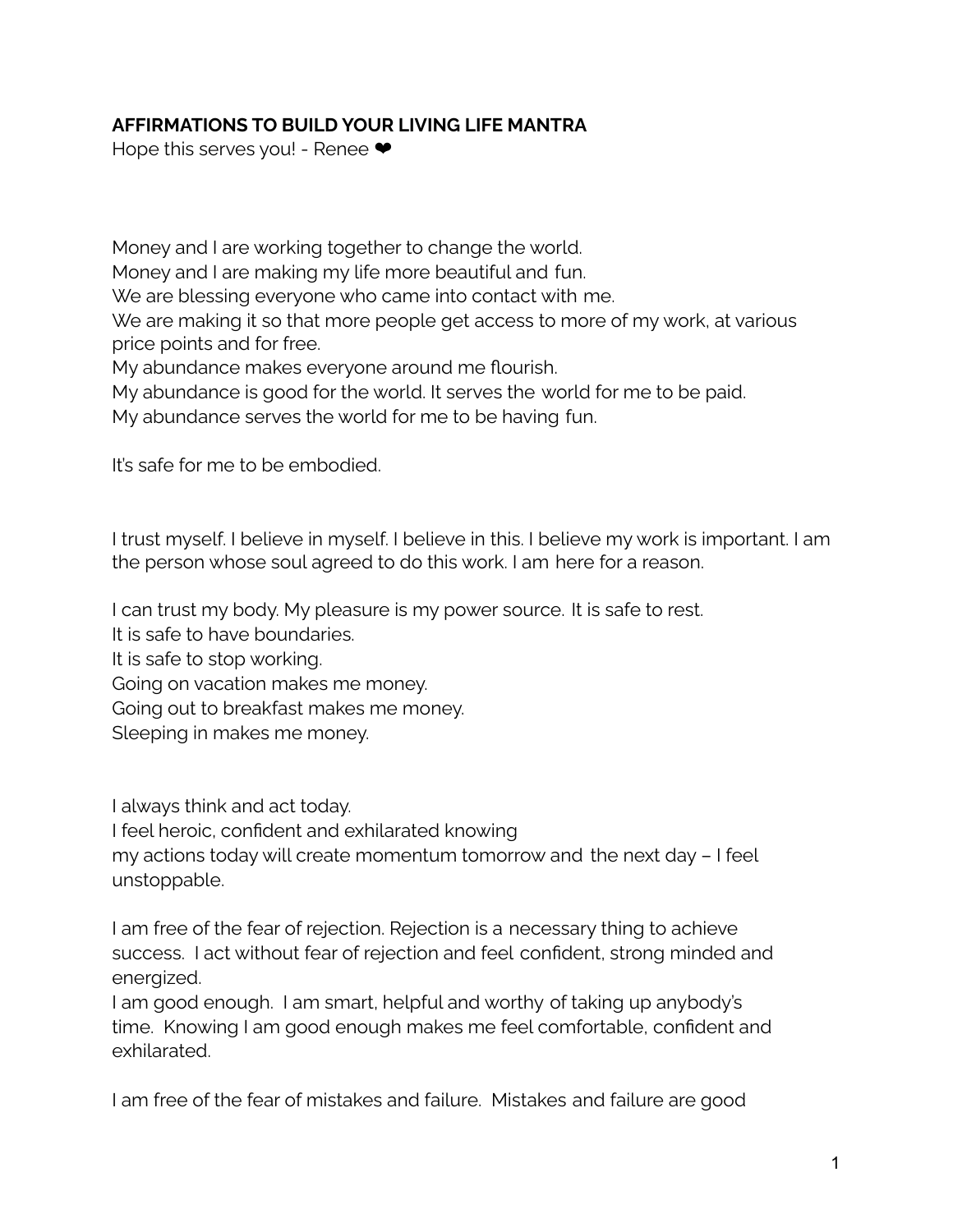and necessary to achieve success. I act without fear of failure and feel excited, heroic and unstoppable.

I am very proud to be free of judging other people and comparing them to myself. I feel happy and strong-minded.

I am very proud to be free of imagining others are thinking and saying things about me. This is not true and being free of thinking it makes me happy, worry-free, successful and unleashed. I feel exhilarated.

I love calling my prospects and customers on the phone. Each call is a new opportunity to build a relationship and help somebody out. Every time I call my prospects and customers I feel excited and confident

Each and every call I make I start with an incredible level of positive expectation and prosperity. I know that right now – somewhere someone's life is better and more prosperous because of my products and services. I feel confident and exhilarated.

I love to close the deal. When a deal is closed one way or another I rejoice knowing that my time has been well spent and I feel confident and excited about moving onto a new opportunity without any wasted time.

I love taking action. I feel courageous and exhilarated by taking action and I build extreme momentum and prosperity when taking action.

I find it easier and easier to constantly improve myself personally and professionally everyday. My positive affirmations, goal setting and constant action make me an incredibly successful businessman. I feel incredibly positive and strong-minded.

I love exercising every day. I am in perfect health and have an amazing body. Going to the gym, exercising and taking a sauna make me feel well rounded and accomplished and the benefits I receive from exercise are incredible I feel amazing everyday.

I attract success. Success and good things are naturally attracted to me and I feel prosperous and amazing everyday.

Success comes to me easily. Abundance and prosperity flow to me from every direction and I feel exhilarated. I can't wait to wake up each day know that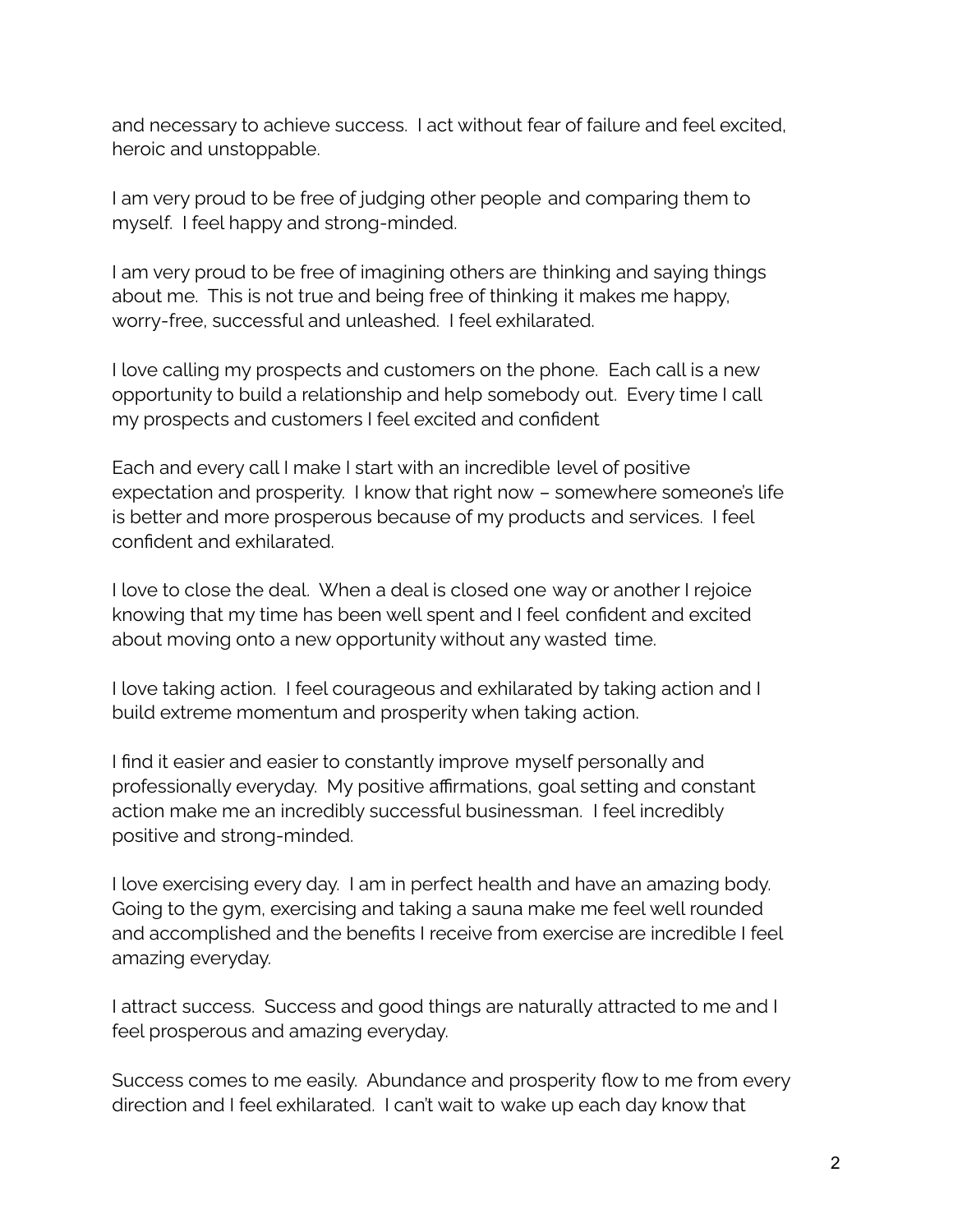success is guaranteed for me.

I see opportunity everywhere I look. Opportunity is everywhere and it is there for me everyday. I feel overwhelmingly confident and positive everyday with the abundance of opportunity.

It's easy to be successful. I rejoice the fact that I am successful and will become more and more successful everyday – huge success is inevitable for me. I feel prosperous and abundant.

I feel amazing every morning when I wake up. I bounce out of bed first thing knowing that the day has a huge opportunity for me. I feel excited, confident and exhilarated each morning as soon as I open my eyes.

I am an excellent marketer. I know how to generate a constant stream of leads and money for any business. I feel powerful, confidant and assured that my marketing skills are amazingly successful.

I am an amazing copywriter. I know how to write copy that grabs attention and pulls incredible results. I feel powerful, confidant and assured that my copywriting skills are awesomely successful.

I love writing and sending out information to people. I know that right now others are more successful and living lives of greater prosperity because I took action and sent them information. This makes me feel powerful and happy and I absolutely love knowing that it guarantees further success for others and me.

I am an amazing speaker and produce some of the worlds best videos. My videos impact people all over the world and help people improve their lives. I feel powerful, proud and skilled.

I am confident calling and talking to business owners of all success levels – they are no different to anybody else and I realize that. I feel confident, excited and exhilarated talking to big business owners.

I create the life of my dreams. My plans, goals and actions build my destiny and this makes me feel powerful and in control.

I am an unstoppable human being and can achieve anything. I feel powerful, smart and determined.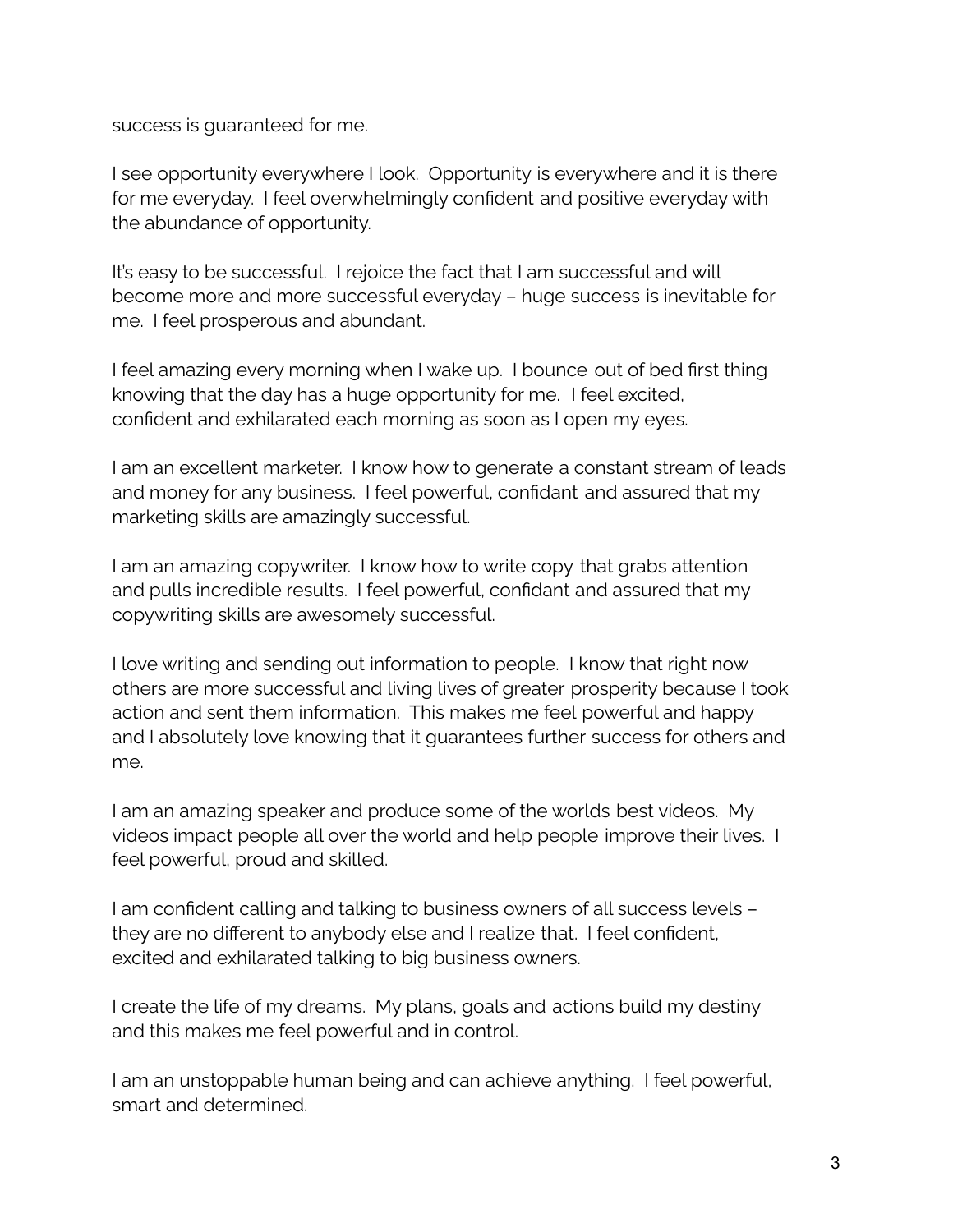I am a self starter who does not need any external force to motivate me, all of my motivation comes from within and I can call on it at will. This makes me feel unstoppable and powerful.

I am a motivated and energetic person, I feel good every single day. This makes me feel healthy, happy and energetic.

I am proud of myself and my success, I have achieved a great deal and this is just the beginning, I feel humble and honored. I am a powerful body, powerful mind and a powerful soul. This makes me feel smart and deserving of the worlds greatest levels of success.

I speak my word with confidence and conviction. My words are powerful and they bring success to others when shared. I feel smart and important.

I am a happy person who is intoxicated with living, I enjoy life and life is good to me. This makes me feel happy and exhilarated.

Each and every day brings fresh new opportunities to me and I can't wait to begin each day. This makes me feel excited and at ease.

I excel at whatever I do, I have a positive expectancy and I am known to win. I feel powerful and deserving.

I am at peace with the world around me, I understand how it works and where I fit within it. I am deserving of huge financial wealth and respect, I feel powerful and smart.

I have inner strength, grit and the confidence to win at whatever I choose to do. This makes me feel powerful and at ease knowing that I can conquer any task.

I am optimistic and filled with enthusiasm, the world continues to reward me at an accelerating rate and I know with conviction that the future ahead of me holds immeasurable happiness and prosperity.

I accomplish more in less time than ever before. I have world renowned work ethic and work get things done in record time. I feel unstoppable, powerful and smart.

I effortlessly achieve my goals every single time. I set high goals, achieve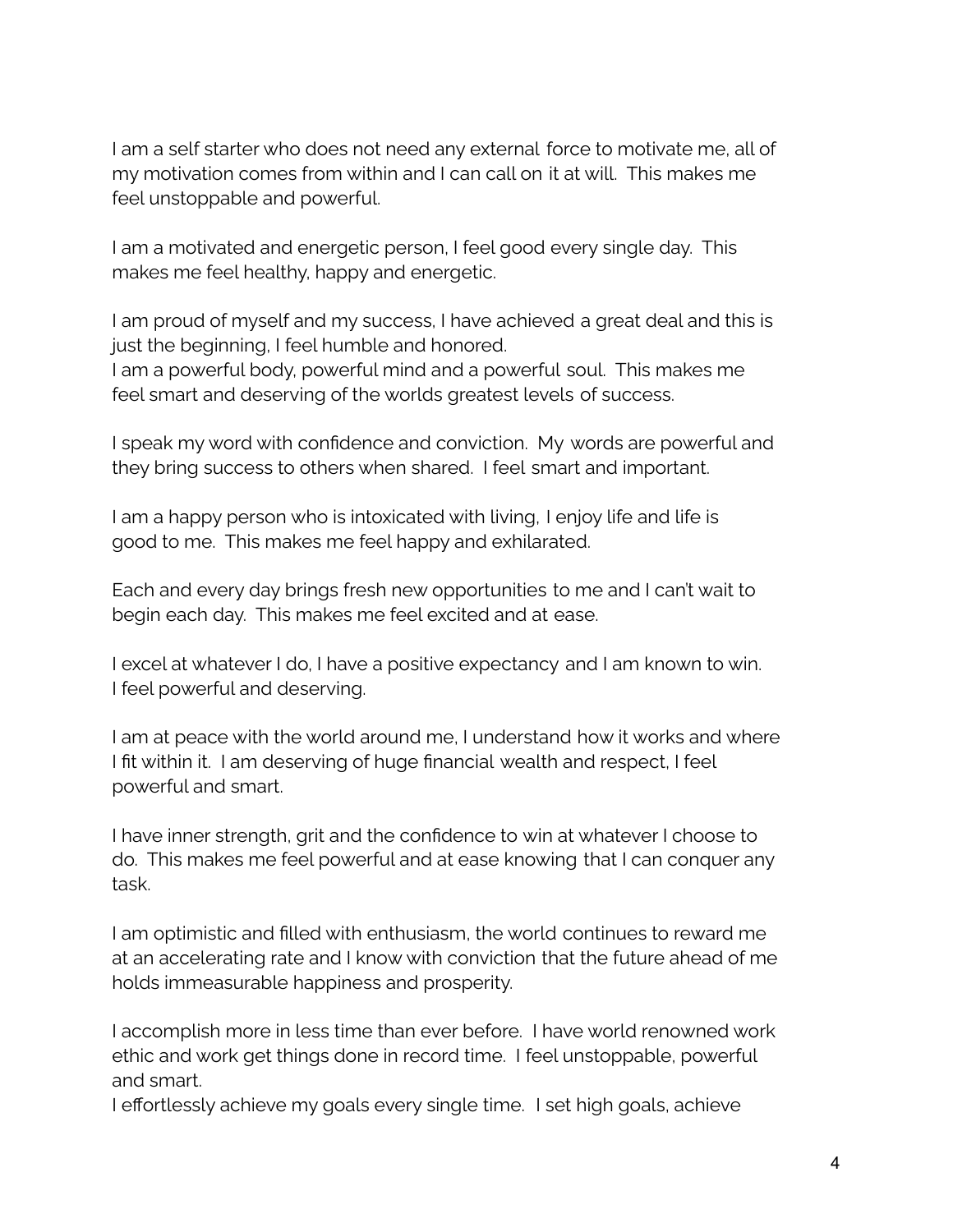them in record time. I feel powerful, smart and courageous.

I am creative at helping others solve their challenges, I have helped other people improve their lives and I feel proud and special.

I always give more than what I am paid for, all of my clients are happy and they spread the good word about me every single day. I feel powerful and smart.

My life is filled with harmony and happiness. Life continues to issue good fortune and wealth my way and I feel energetic and excited. I have a mindset of wealth and abundance, I can achieve anything that I want to and I feel so powerful and unstoppable.

Abundance is my natural state, I see abundance everywhere I look and I know that life will always be this way for me. I feel at ease and proud.

I am a people and money magnet, good people and huge fortune are attracted towards me every single day and I feel powerful and smart.

Money flows to me easily, frequently and abundantly, I feel gifted and unstoppable.

Prosperity is mine and I deserve it and I expect it. I feel gifted and deserving of my good fortune and prosperity.

I know my value, I honor my worth, I am worthy of receiving abundance and I feel proud and at ease with what the world continues to give me.

I'm open to receive more money and success, I deserve it and will be a good steward of it. I feel in control and at ease.

Creative ideas for money and success flow from me, I feel powerful and gifted.

Everywhere I look I see abundance and opportunity. I feel intelligent and gifted.

Money is positive energy that takes care of my worthy needs and desires. I feel completely at ease receiving and managing huge amounts of money every single day.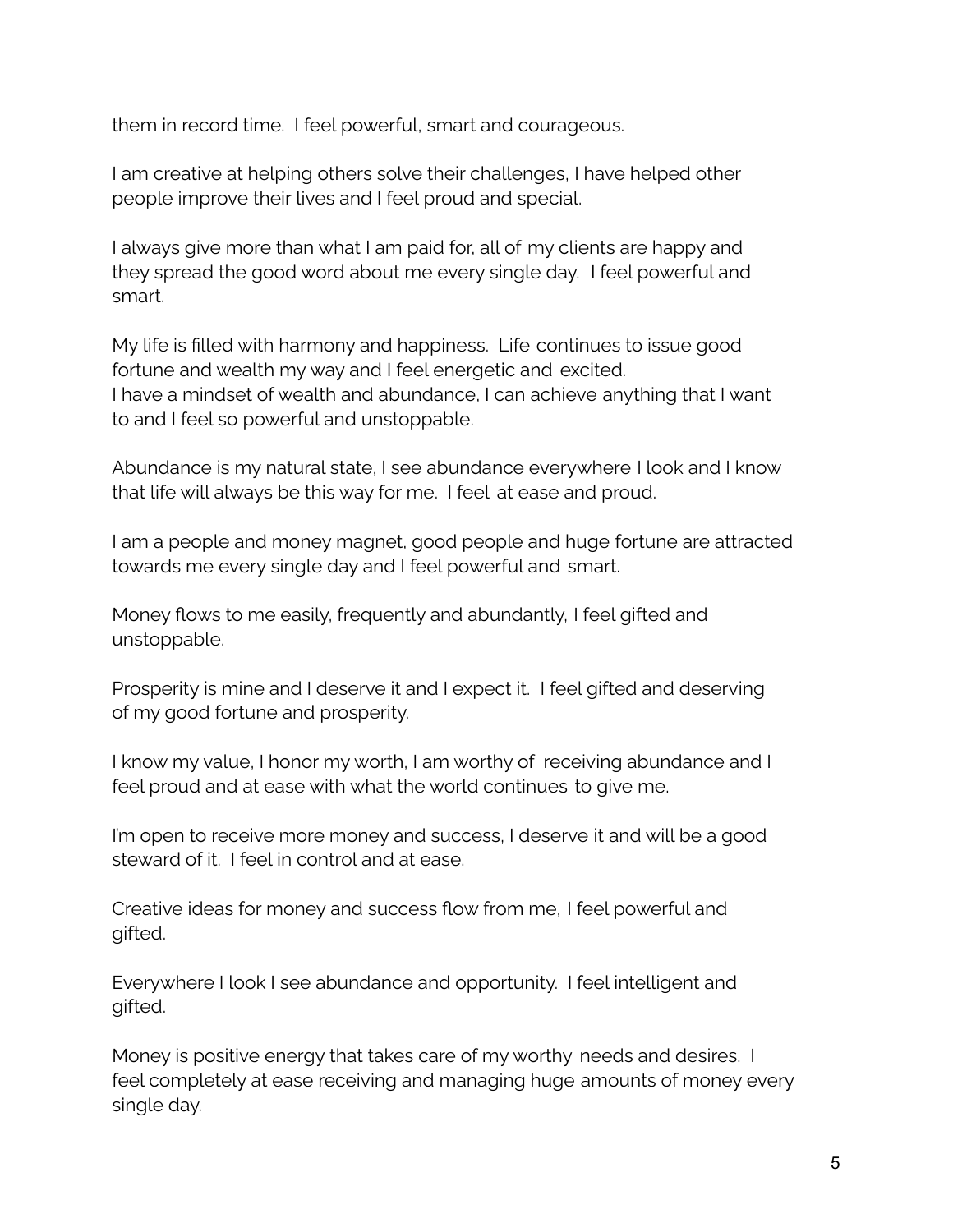My income is constantly increasing and I deserve it. I feel gifted and powerful.

I am a positive resource and people love to do business with me. I feel special and gifted.

I create wealth with honesty and integrity, I feel honored and at ease with my business and everything that I do.

I am now easily and effortlessly attracting unlimited financial prosperity and abundance into every aspect of my life. I feel exhilarated.

Everything I touch returns riches to me, I am unstoppable and I feel courageous and powerful.

I always have enough money for anything that I want to do in life, I feel at ease and gifted.

The more money I have the more money I can use to help myself and others, I am an excellent steward of money and I feel honored and gifted.

My work is always recognized positively, I am unique and my work is worldrenowned. I feel honored and intelligent.

Abundance is my natural state of being, I feel at ease and comfortable with every moment I experience in life.

I am a business genius; I am creative and make effective business choices. feel intelligent and unstoppable.

Money comes to me in expected and unexpected ways, it's attracted to me from every different angle possible. I feel gifted and powerful.

I give myself permission to live an abundant life, I deserve it and I will live the rest of my life from this position of abundance and power. I feel exhilarated and intoxicated on life.

I love money and money loves me, money is sacred to me and I do great things with it. The world is a better place because of me and what I do with my large amounts of money. I feel confident and gifted. I have great skill at managing my finances and always have money in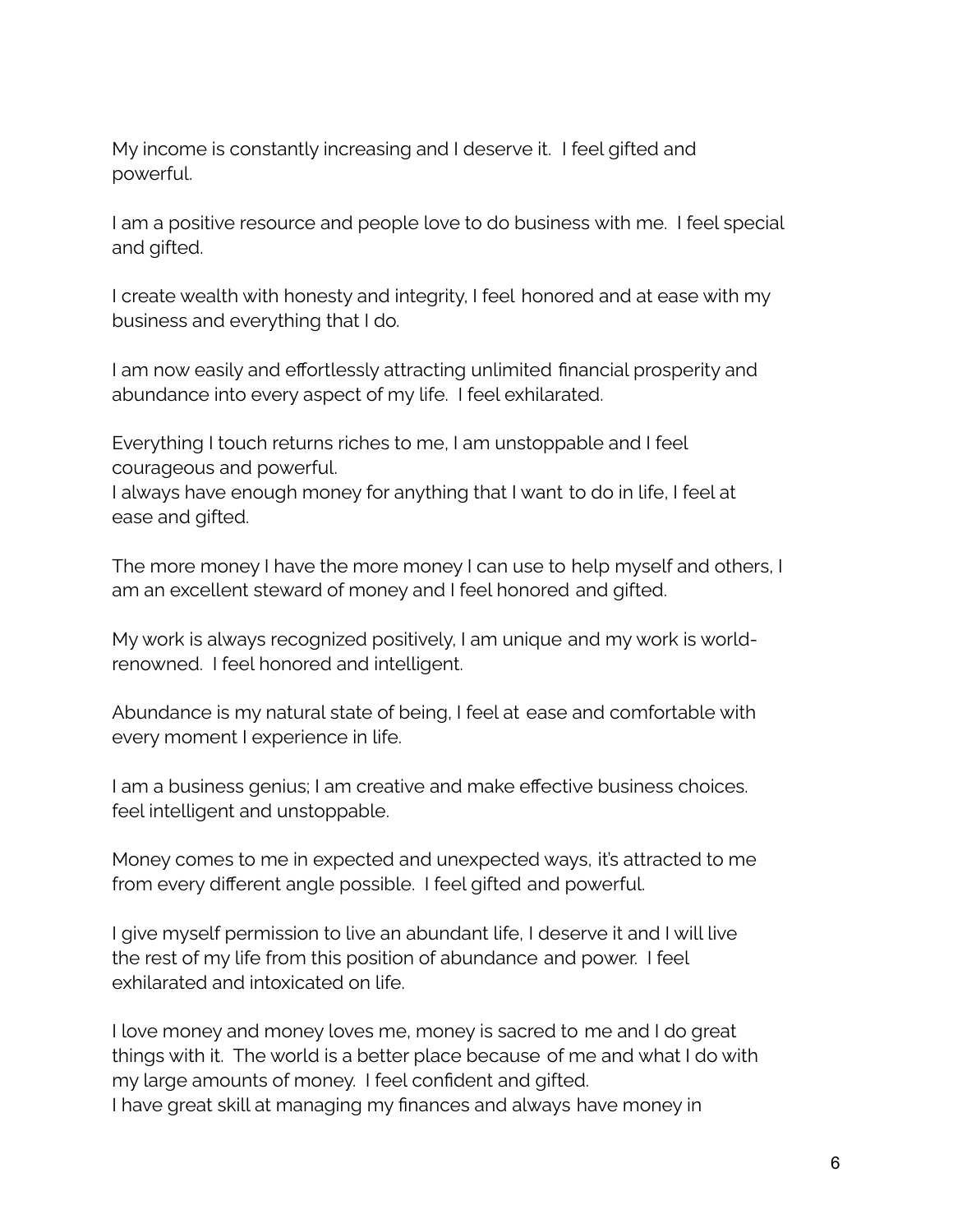abundance. I feel at ease and happy.

I am very comfortable having large sums of money, I am an excellent money manager and do great things with it. I feel confident and powerful. I release all doubt, fears and negative beliefs about money. Money is a good thing and I deserve large sums of it. I feel at ease and powerful.

I am unlimited in my power to be successful in my business, I feel courageous and gifted.

I always attract the right clients at the right time, great clients are attracted to me and there is never a shortage of them. I feel at ease and powerful.

I have absolute certainty in my ability to generate any amount of income I choose. I am one of the smartest people in the world and I am rewarded for this every single day. I feel gifted and honored.

I am willing to let fear go and live in harmony with all life, I deserve the best of everything and I have no problem receiving it. I feel gifted and special.

I release all of my past beliefs that have limited me from becoming rich, I now think from a position of power and abundance, I am rich and successful and I deserve what I have and more. I feel entitled and honored.

I choose to be successful in each and every area of my life. Business is just one area of my life and I excel at every single one. I feel gifted and honored.

I'm successful in everything that I do, I surprise myself with my ability and achievements and I feel inspired and gifted.

I choose to be successful in each area in my life, I feel happy and accomplished.

I am successful in everything that I do, I am unstoppable and I feel gifted and recognized.

I am confident of my ability to succeed at anything I want to do, I feel smart and powerful.

I easily and quickly learn the lessons life presents me with, a setback, struggle or failure to me is still a win and a step forward, I feel at ease, happy and